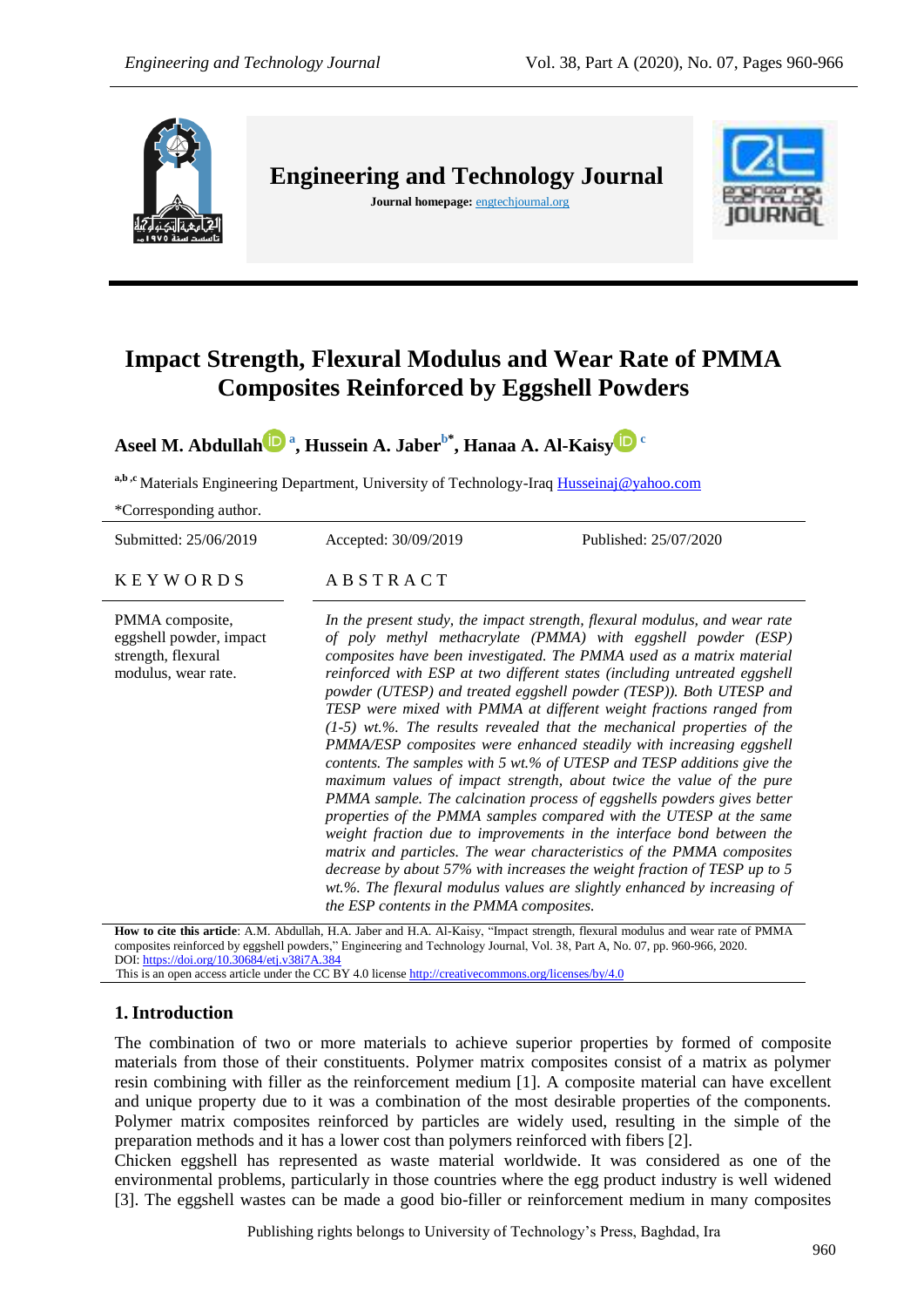due to its lightweight, availability and chemical composition. However, the eggshells don't have of any economic value, but generally; it is rich in many minerals [4].

The eggshells material considered as a source of the calcium, and there are many experiments have been done to demonstrate the positive effects of the eggshell as a component in various products. The eggshell materials can be utilized as the low cost of filler materials and relatively simple preparation methods for the fabrication of different products [3,5].

Eggshell waste is potentially considered an appropriate candidate for an environmental filler material for reinforcing bio-polymeric composites for enhancing its heat stability and the mechanical properties [6]. The chemical composition of eggshell material consists of 94 wt.% of calcium carbonate in the form of calcite and 6 wt.% of other organic compounds such as calcium phosphate, magnesium car-bonate, collagen and other proteins [5,7]. Therefore, using eggshell powder can be a natural source of calcium carbonate (CaCO<sub>3</sub>). Filling of thermoplastics materials with  $CaCO<sub>3</sub>$  can be useful for many applications. In general, these fillers can improve the mechanical properties of the composites [6,8].

This work aims to study the effect of the eggshell powder (ESP) additions as bio-fillers on the impact strength, flexural modulus and wear rate of the poly methyl methacrylate (PMMA) matrix composites. Furthermore, this study examines the influence of the calcination process for eggshell powder on the mechanical properties of the PMMA/ESP composites. The produced PMMA bio-polymer composite can be useful for developing denture base properties, when the strengths are required at a low cost.

## **2. Experimental Work**

#### *I. Preparation of Materials*

The matrix material used in this study is self-curing base resin poly methyl methacrylate (PMMA). PMMA powders and monomer are mixed relative to the percentage of a mixture which equals (60:40). The polymeric PMMA was supplied from Otto Bock Company. The PMMA material has a density of  $1.18 \text{ g/cm}^3$ .

The used eggshell (ES) in this work was the white color type. It was obtained from local sources. Broken ES is cleaned and boiled in tap water at 100°C for 5 minutes, and then dried in the fresh air. ES was crushed and ground by the porcelain ball mill. The particle size of prepared eggshell powder was about 0.5 µm. Figure 1 reveals the particle size distribution of prepared ESP.

The ESP was used as reinforced materials in two status types: (1) untreated eggshell powder (UTESP) (after grinding); and (2) treated eggshell powder (TESP) by heating it at 750ºC for 1 hour in an electric furnace. Figure 2 shows the used eggshells in this work. The ESP was then examined by X-ray diffraction (XRD) as shown in Figure 3. The XRD patterns reveal that ESP composed of calcium carbonate, which presented all diffraction peaks are characteristics in calcite ( $CaCO<sub>3</sub>$ ) phase according to JCPDS card no. (05-0586). Figure 3-b shows that the XRD pattern of TESP has more crystallization than the XRD of UTESP in the Figure 3-a, and this is due to the calcination process of ESP.



**Figure 1: Particle size distribution of the prepared eggshell powders**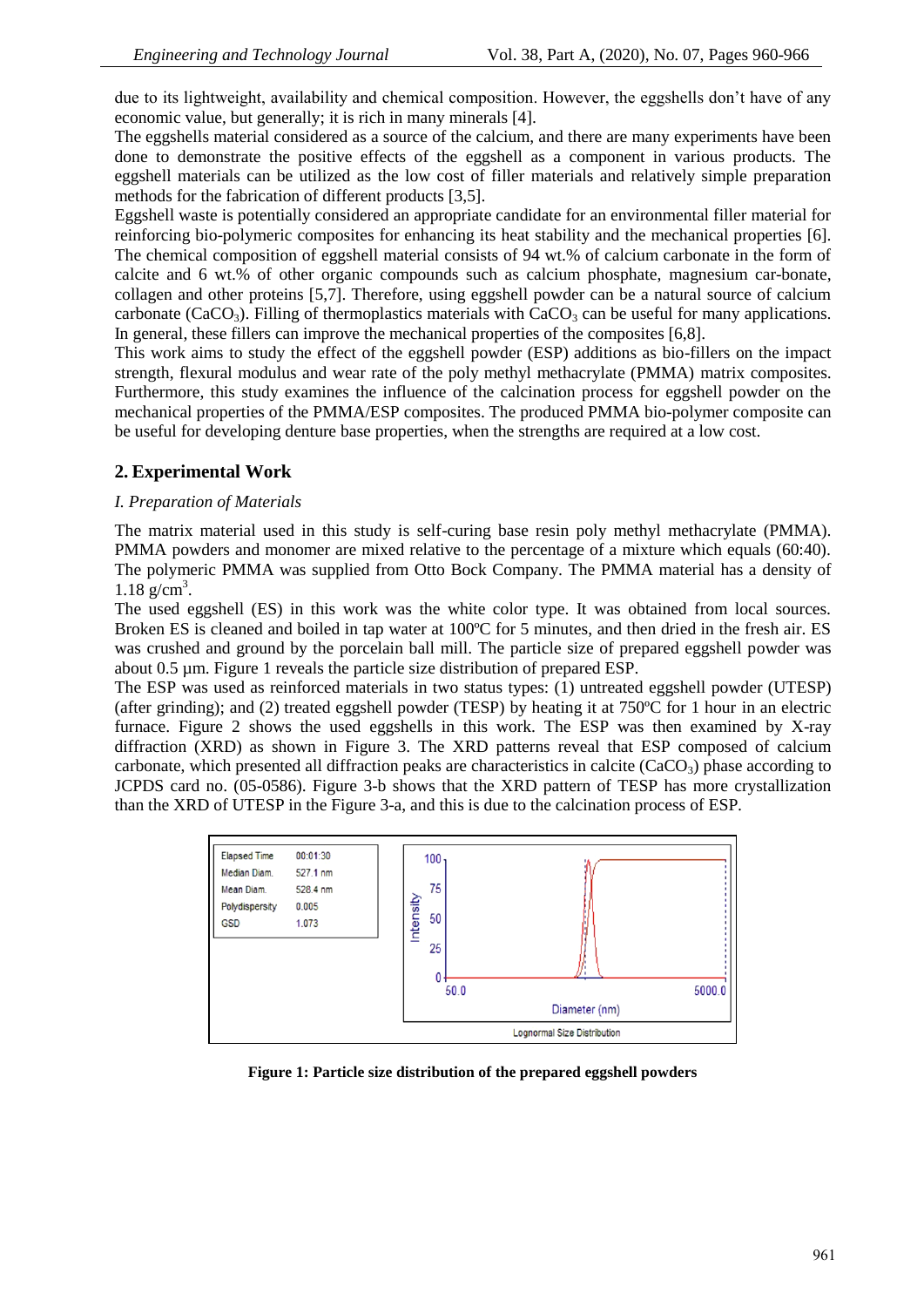

**Figure 2: The eggshells (ES) used: (a) broken ES; (b) UTESP; (c) TESP**



**Figure 3: XRD analysis for the ESP: (a) UTESP; and (b) TESP**

### *II. Specimens Preparation*

Two types of PMMA/ESP composite samples have been prepared. One of them was PMMA/UTESP composites, and the other was PMMA/TESP composites. Both UTESP and TESP were mixed with the PMMA matrix at different weight fractions of (1, 2, 3, 4 and 5) wt.%. The used mold for preparing the specimens was made from cast iron. The internal walls were coated with a thin layer of Vaseline to avoid sticking the samples on the mold wall. According to the amount of PMMA acrylic resin required for filling the metallic mold cavities, the powders and liquid many changes will take place due to the solution of polymer in the monomer. Weighting the amount of reinforced material (eggshell powder) was by using an electronic balance with an accuracy of (0.0001) digits, depending on the total weight of matrix material (acrylic powder (PMMA)+liquid monomer (MMA)) required for filling the mold cavities by using the theory of rule of mixtures. The acrylic powder (PMMA) and ESP were mixed together at room temperature for 20 seconds using a wooden stick until to get a homogeneous mixture. Then the mixture was poured from one corner into the mold (to avoid bubble formation which causes cast damage) and the uniform pouring is continued until the mold is filled to the required level. The mixture was left in the mold for about 1 hour at room temperature to cure.

### *III. Testing of Mechanical Properties*

Figure 4 shows the prepared samples for the different mechanical tests. The impact strength test of the PMMA/ESP composite samples was carried out on the Izod impact machine to determine the impact energy. According to the standard of (ISO-180), the samples were cut to  $(80\times10\times4)$  mm in dimensions. A V-notch deep of 2 mm has been cut off for providing stress concentration during the impact test. The sample was then placed on the machine and the pendulum was raised and allowed to swing-fall under the gravity hitting the samples. The impact strength (Gc) calculated from the following equation [8]:  $\text{Gc} = \frac{U}{A}$ A (1)

Where: Uc: the energy required for sample breaking (KJ); A: the sample cross-section area  $(m^2)$ . The wear rate of the pure and reinforced samples was measured by means of a pin-on-disk which consists of rotating disc made of tool steel. The samples were prepared in a cylindrical shape of (10 mm diameter and 15 mm height). The wear characteristics were measured at four constant parameters of 5 N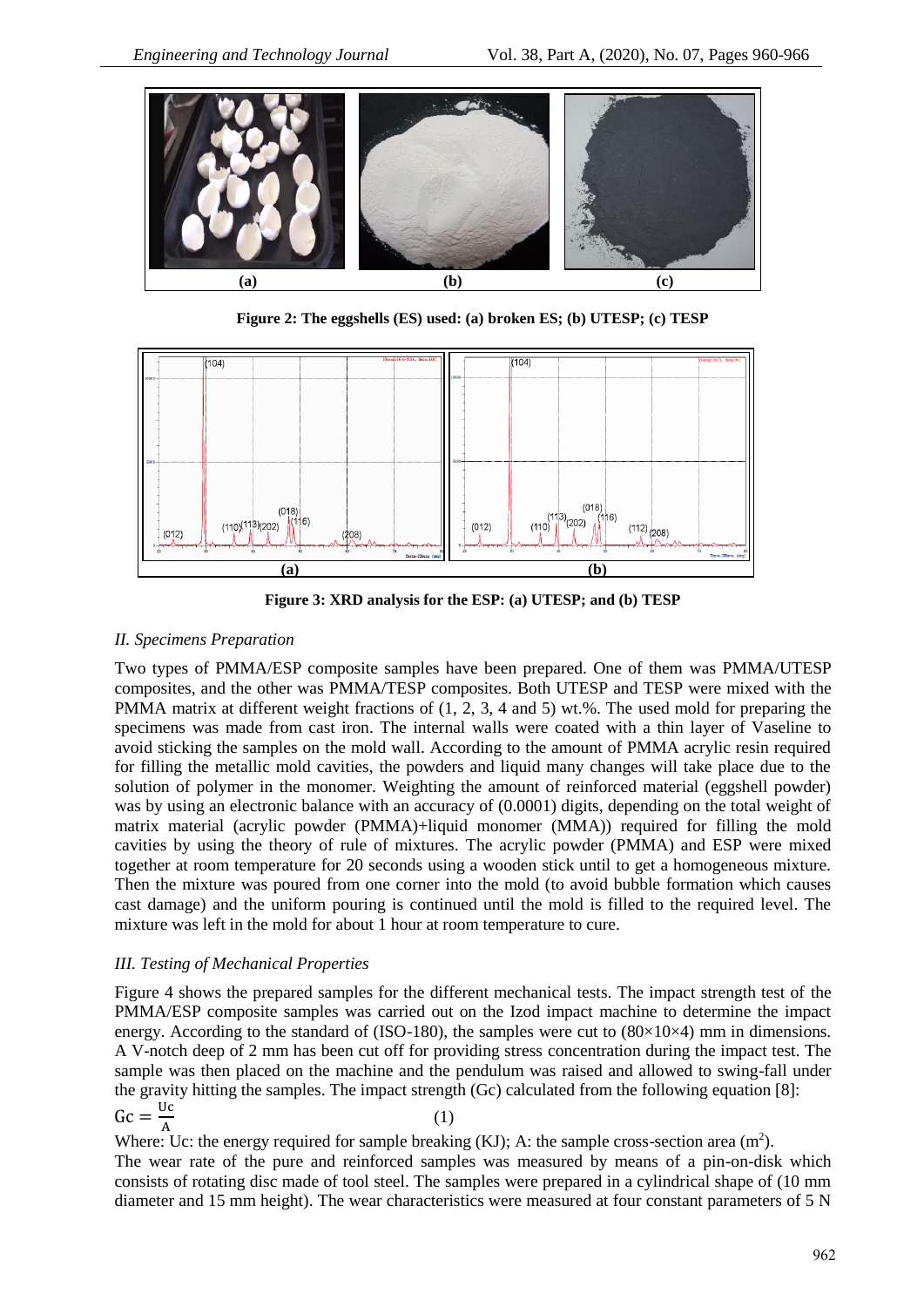applied load, 2 min period time with sliding speed of 950 rpm, and sliding distance of 60 mm. Wear rates were calculated from careful measurements of weight losses per sliding distance. After installing the sample on the disc with making sure that full contact is occurring between them, the 5 N loads are applied to the sample perpendicularly for 2 min. After running through a fixed sliding distance, the specimen was removed, cleaned, dried and weighed to compute the weight loss resulted from wear. Wear rate can calculate by the difference in weight  $\Delta W = (W_1 - W_2)$ , and according to the following relationship [8,9]:

$$
W. R = \frac{\Delta W}{S.D}
$$
\n
$$
S. D = S.t
$$
\n(2)\n(3)

Where: W.R: weight sliding wear rate (g/mm); W<sub>1</sub>: weight of the sample before testing (g); W<sub>2</sub>: weight of the sample after testing  $(g)$ ; S.D: sliding distance (mm); S: speed (mm/min); t: time (min).

The flexural modulus of polymer composite samples was calculated by three-point bending test. According to ASTM D 790-86, the samples were cut in dimensions of  $(191\times13\times4.8)$  mm and then bent using improvised support with a center point load to breaking point. From the slope of the load vs. deformation graph can calculate the flexural modulus  $(E<sub>f</sub>)$  by the following equation [8,10]:

$$
E_f = \frac{FL^3}{48 \, I \, \delta} \tag{4}
$$

Where: F: the fracture load; L: the distance between the two supported points; I: the moment of Inertia; δ: the measured deformation.

# **3. Results and Discussion**

#### *I. Impact Test*

The impact strength results of PMMA/ESP composites for all samples that were prepared in this work are shown in Figure 5. This figure illustrates the effect of various types of the ESP (UTESP and TESP) on the impact strength of PMMA composites.



**Figure 4: The prepared composite samples for: (a) impact test, (b) bending test, and (c) wear test. A-sample is a pure PMMA; B-samples for PMMA/UTESP composites; and C-samples for PMMA/TESP composites.**

It can be seen that the addition of ESP leads to an increase in the impact strength of pure PMMA and reach a maximum value at the addition of 5 wt.% for both ESP additions types (UTESP and TESP). The increase in impact strength of composites was about twice the value of the pure PMMA sample. The impact strength is the energy required to break the sample. The energy absorbed in the PMMA samples is found to enhance by increasing the ESP percentages. The ESP reinforcing particles are believed to absorb part of the delivered energy and prevent the formation of the fractures in the PMMA matrix. In addition, the increase in impact strength might be ascribed to the gradual enhancement of the PMMA crosslinking with the addition of ESP. This finding comes into agreement with previous studies [6,8,11]. Furthermore, the TESP additions enhanced the impact strength of the composite material more than UTESP additions. This is due to the calcination process of ESP increases the calcite (CaCO<sub>3</sub>) effectively by increasing its crystallinity as shown in the TESP XRD analysis. Furthermore, this process leads to remove most of the organic materials and impurities that can be existed in the ESP [12]. This leads to improve in the interface bond between the PMMA matrix and the ESP particles.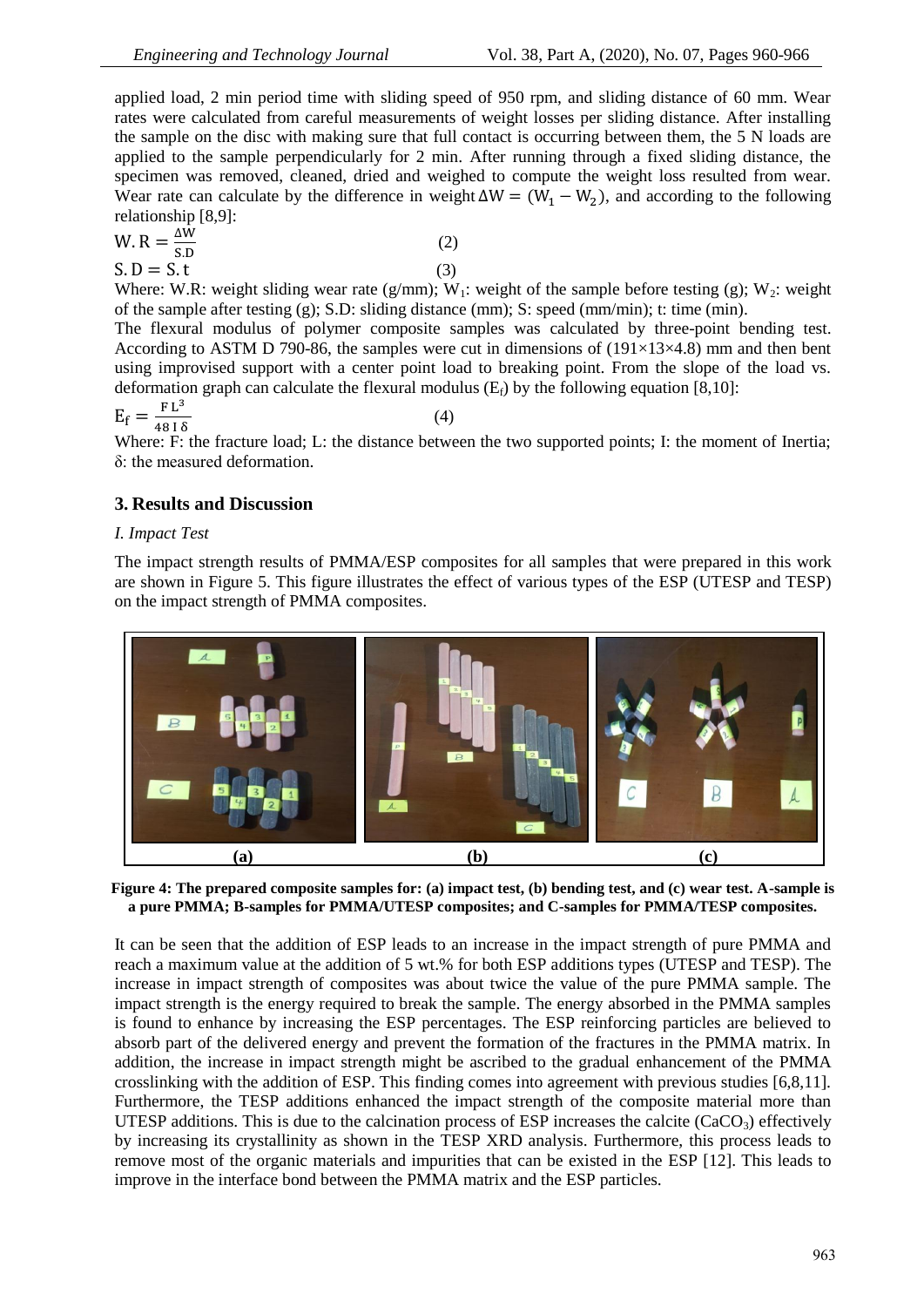

**Figure 5: Impact test of PMMA/ESP composites**

#### *II. Wear Test*

Figure 6 shows the results of wear tests of PMMA/ESP composite samples. This figure reveals that the wear rate of PMMA composites reduced with increasing ESP addition for all specimens. This is because of increasing the ESP content, which composed of calcite that has a higher hardness than the PMMA matrix, and thus can reduce the sliding wear rate. In addition, this behavior might be understood in terms of frictional forces acting between the sliding surfaces. Decreasing in the frictional forces will give rise in wear resistance [9]. It is known that with the increase of load the contact between two surfaces increases, leading to rapid deformation of polymer protrusions because compressive and frictional forces dominate in dry sliding conditions. So, the presence of ESP as reinforcing particles in these protrusions reduces wear rates [8,13]. Also from this figure, it can be noticed that the PMMA/UTESP composite samples have higher values of wear rate than PMMA/TESP samples. This is attributable to good interfacial bonding between the matrix and TESP filler type; which made tough and rigid surfaces of the PMMA matrix resin.



**Figure 6: Wear rate of PMMA/ESP composites.**

#### *III. Three-Point Bending Test*

The results of the flexural modulus obtained from the three-point bending test that carried out on PMMA/ESP composites presented in Figure 7. It can be noticed that the values of flexural modulus were slightly increased with increasing weight fraction of both types of ESP particles in the PMMA composites. This is because to the propagation of the crack can be changed by good bonding between the PMMA matrix and ESP particles. Also, this increase may be due to the fact of the high flexural modulus value of the ESP particles as compared with the PMMA matrix [14]. The values of flexural modulus for the PMMA/TESP composite samples are higher than the PMMA/UTESP composite samples. This behavior is attributed to the nature of ESP particles bonding with the PMMA matrix. The TESP particles might make high interfacial shear strength with PMMA matrix as the formation of crosslinks bonding or supra-molecular which prevents the propagation of cracks inside the material. Moreover, the incorporation of the hard particles inside polymers enhances the stiffness of the polymer composites by limited the mobility of matrix chains [10,15].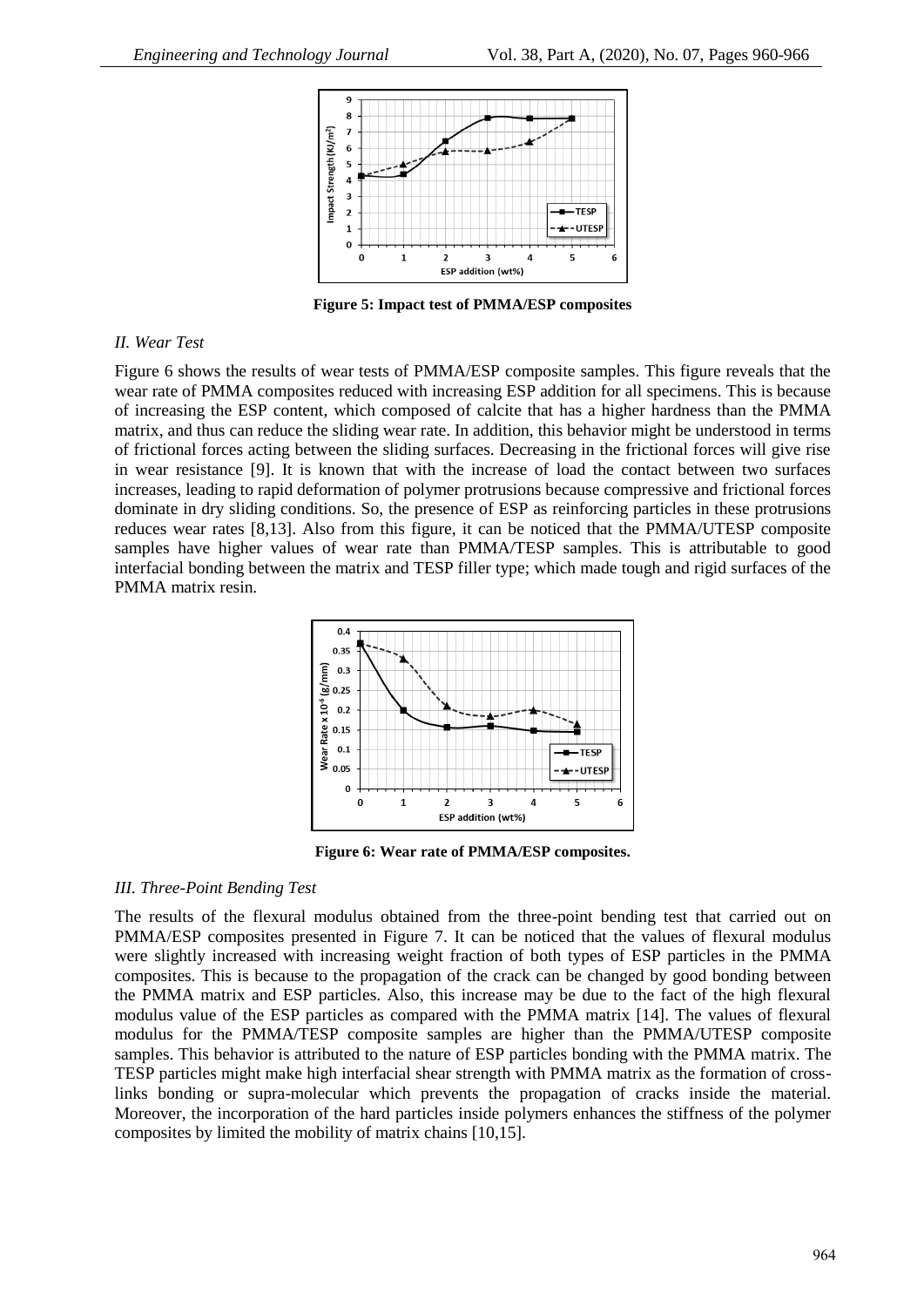

**Figure 7: Flexural modulus of PMMA/ESP composites.**

#### **4. Conclusion**

The mechanical properties of PMMA matrix composites such as impact strength and wear rate are greatly influenced by the ESP addition. The flexural modulus of the composites is slightly enhanced by increasing of the ESP content. The calcination process of eggshell powder, TESP, gives better mechanical properties of the PMMA composite compared with untreated eggshell powder, UTESP, for the same weight fraction. The maximum value of impact strength was when adding 5 wt.% of ESP to the PMMA samples. The increase in impact strength of the composites was about, twice the value of the pure PMMA sample. The minimum value of wear rate was when adding 5 wt.% of ESP to the PMMA matrix composite.

## **References**

**[1]** R.M. Wang, S. R. Zheng and Y. P. Zheng, "Polymer matrix composites and technology," Woodhead Publishing, 2011.

**[2]** I. Plesa, P.V. Notingher, S. Schlögl, C. Sumereder and M. Muhr, "Properties of polymer composites used in highvoltage applications," MDPI, Polymers, Vol. 8, Issue 5, 173, pp. 1-63, 2016.

**[3]** P. Toro, R. Quijada, M.Y. Pedram and J.L. Arias, "Eggshell, a new bio-filler for polypropylene composites," Materials Letters, Vol. 61, pp. 4347-4350, 2007.

**[4]** A. Arabhosseini and Hamideh Faridi, "Application of eggshell wastes as valuable and utilizable products: A review," Res. Agr. Eng., Vol. 64, No. 2, pp. 104-114, 2018.

**[5]** M. Müller and P. Valášek, "Composite adhesive bonds reinforced with microparticle filler based on egg shell waste," IOP Conf. Series: Journal of Physics: Conf. Series 1016, pp. 1-5, 2018.

**[6]** A.K. Pradhan and P.K. Sahoo, "Synthesis and study of thermal, mechanical and biodegradation properties of chitosang-PMMA with chicken egg shell (nano-CaO) as a novel bio-filler," Materials Science and Engineering, C 80, pp. 149-155, 2017.

**[7]** W. Praikaew, W. Kiatkittipong, K. Kiatkittipong, N. Laosiripojana, N.V. empikul, S. Boonyasuwat, F. Aiouache, V. Najdanovic and S. Assabumrungrat, "Synthesis of glycerol carbonate from dimethyl carbonate and glycerol using CaO derived from eggshells," published by EDP Sciences, MATEC Web of Conferences 192, ICEAST 2018, pp. 1-4, 2018.

**[8]** A.B. Al-Zubaidi, A.A. Al-Tabbakh, H.A. Al-Qaessy and R.N. Al-Kaseey, "Mechanical, thermal and wear characteristics of polymer composite material reinforced with calcium carbonate powder," Eng. & Tech. Journal, Vol. 32, Part (B), No. 3, pp. 519-532, 2014.

**[9]** S.M. Zebarjad, S.A. Sajjadi, T.E. Sdrabadi, A. Yaghmaei and B. Naderi, "A Study on mechanical properties of PMMA/ hydroxyapatite nanocomposite," Sci. Res., Engineering, 2011, Vol. 3, pp. 795-801, 2011.

**[10]** S.I. Salih, J.K. Oleiwi and A. Mohammed, "Flexural and impact properties of pmma nano composites and pmma hybrids nano composites used in dental applications," The Iraqi Journal for Mechanical and Material Engineering, Vol. 17, No. 1, pp. 20-39, 2017.

**[11]** B. Wen, Y. Dong, L. Wu, C. Long and C. Zhang, "Enhancement of impact strength of poly (methyl methacrylate) with surface fine-tuned nano-silica," IOP Conf. Series: Materials Science and Engineering, 87, pp. 1-5, 2015.

**[12]** T. Zaman, M.S. Mostari, M.A. Al-Mahmood and M. S. Rahman, "Evolution and characterization of eggshell as a potential candidate of raw material," Cerâmica, Vol. 64, pp. 236-241, 2018.

**[13]** B.S., Arun K.V. and J.P. Davim, "Effect of filler materials on dry sliding wear behavior of polymer matrix composites; a Taguchi approach," Journal of Minerals and Materials Characterization and Engineering, Vol. 8, pp. 379-391, 2009.